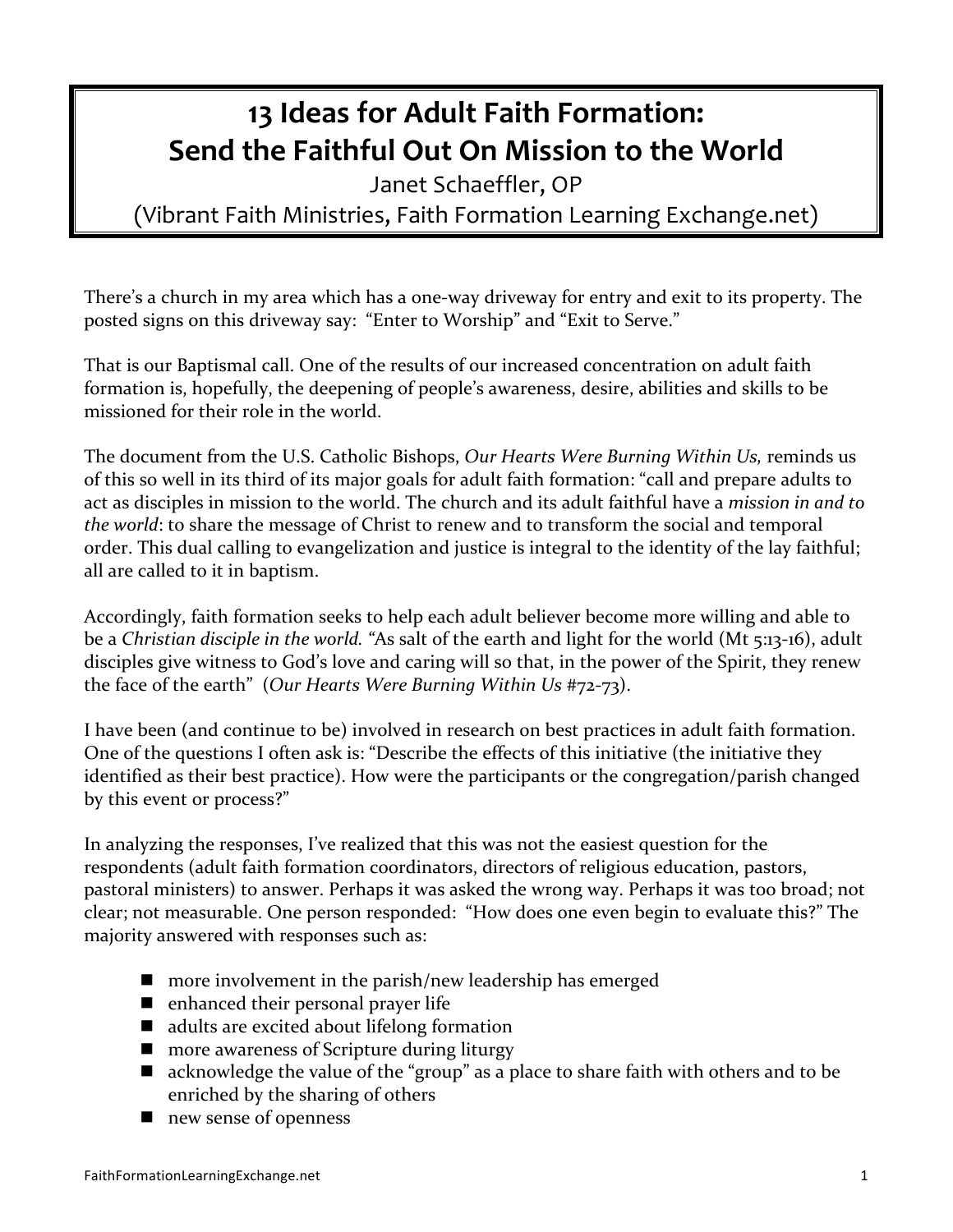- $\blacksquare$  men were surprised they were able to share so much
- lackson hunger for more
- **n** sense of belonging is heightened among participants/within the congregation
- $\blacksquare$  helped them connect their faith with everyday situations and decision making
- $\blacksquare$  broadened understanding of their faith

These are all very admirable results. Many of them, of course, would be dependent upon the type of program that was offered. What was the purpose/goal of the program? Was that achieved?

Of all the responses received (in one of the surveys), there were three which said:

- **n** greater consciousness with regards to social justice issues; talking about what they can do
- $\blacksquare$  drawn closer together in unity of mission; increased outreach to those in need within and beyond parish boundaries; more global vision
- $\blacksquare$  many are looking for concrete ways to encounter the poor

There were no responses which indicated:

- quence in the community (even though they getting involved in or making a difference in the community (even though they mentioned getting involved in the church, which is a very important thing!)
- n empowered people to become involved with others to seek solutions to poverty, racism, violence, environmental pollution in the community

It is very possible that many of these things happened, and the survey responders weren't aware of it. These results also might not be a natural outcome of each adult faith formation opportunity. Should they be? The Second Vatican Council stated that "the laity, by their vocation, seek the Kingdom of God by engaging in temporal affairs, and by ordering them according to the plan of God" (*Lumen Gentium*, #31). The third of the major goals for adult faith formation is to "call and prepare adults to act as disciples in mission to the world" (Our Hearts *Were Burning Within Us,* #72). And adult faith formation calls us to live what we celebrate. We need to call each other to community and mission, to being the Body of Christ. When we celebrate Eucharist each week, it is not just the bread and wine that are changed. We are changed into the Body of Christ, to leave our Eucharistic assembly and be Christ's Body throughout the week.

What can we do to ensure that adult faith formation leads to being disciples in mission to the world?

- 1. **So What?** Whatever we do, whatever the program or process (in whatever format or media we're employing) include the "so what?" question. What does this have to with my life? And not just my life, but how does this impact the common good?
- 2. **Stories**. Invite and encourage people to tell stories. Listening to others' experiences we become aware of the needs of the world.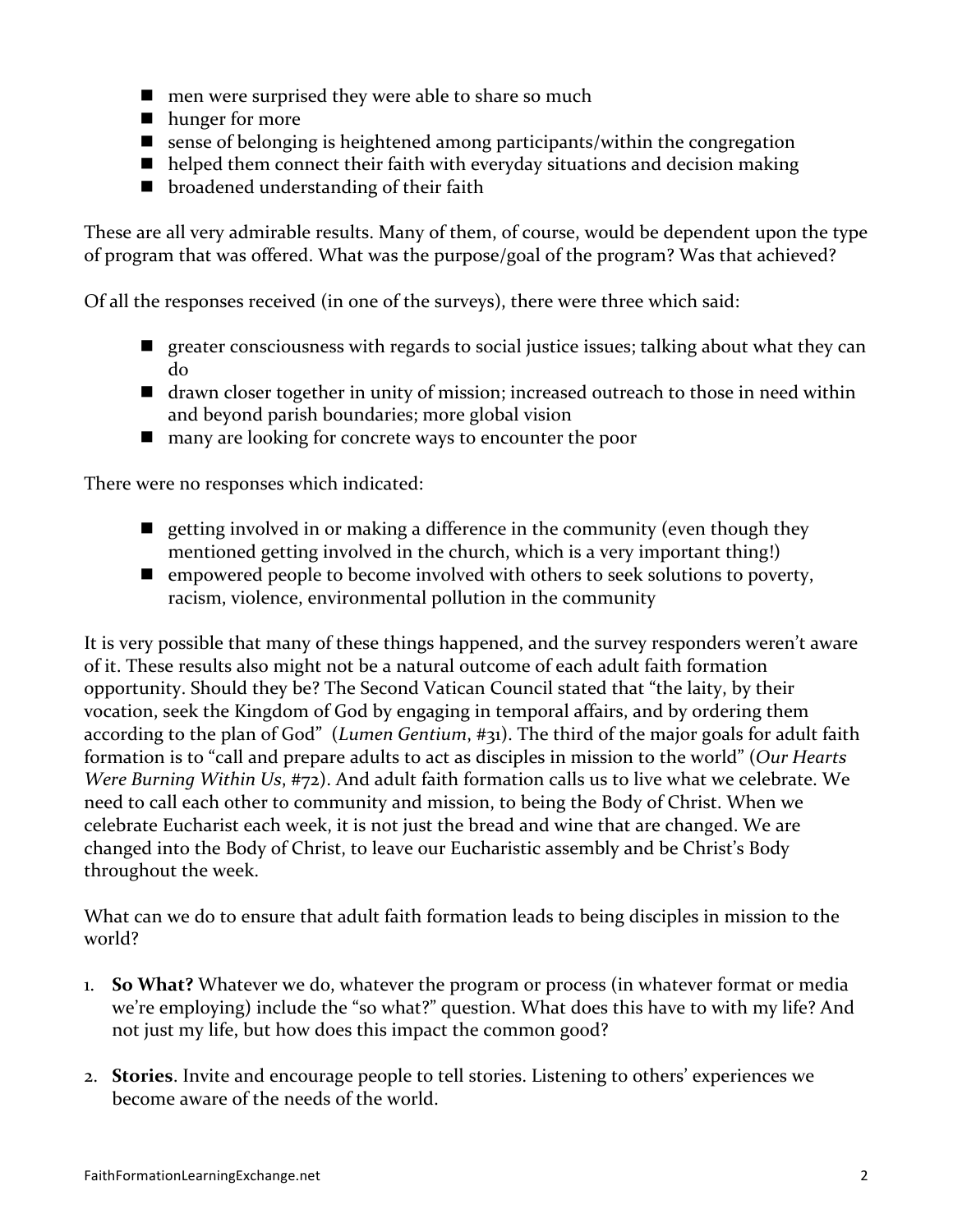- 3. **Signs of the Times**. Is your church environment and your program/processes filled with the signs of the times? Do you listen to what people are talking about—their questions, needs, and concerns? Do the weekend prayers at worship reflect today's needs (or were they written by someone else four months ago)? Are the adult faith formation programs that are offered a result of what the learners have asked for and a reflection of what is happening in their life circumstances?
- 4. **Environment**. Become a place where people gather to talk about their questions, their feelings, explore how faith relates to the challenges of the day. When something happens in the life of the congregation, community, church, nation or world, do people first look to the church as a hospitable place to gather to explore with others their wonderings, their questions, and their range of emotions? When something happens in the world (terrorism, war, violence) does the church respond by inviting people to gather for coffee and brownies, wine and cheese, soup and bread (whatever is comforting food) and a chance to talk about how they are feeling. People don't need a class on the theology of these events. People need, first, to talk about their feelings, their concerns, their worries. Then, the question can be asked: What is there in our tradition that will help us through these events, these incomprehensible challenges to our lives today? It does not stop there: What does this mean for the way I'm called to live my life as a disciple? What can I do? What can we do together?
- 5. **Gatherings**. To invite people together when an event occurs is one possibility. What if there was a hospitable gathering every week or twice a month for people to come together for prayer and reflective discussion on whatever was on their minds? Depending upon the topic of discussion, the facilitator (or any participant) could always be encouraged to mention needs in the community and world where people could respond. Some people might come all the time; others might come whenever they felt a need. When an extreme need surfaced in the community or world, a welcoming place would already be there.
- 6. **Raise Questions**. Use all opportunities for adult formation—speaker series, parent meetings, church bulletins, blogs, websites, online learning, e-newsletters, 30-second public service announcements—to raise questions about things in the community or world that aren't proceeding according to Gospel values.
- 7. **Connections**. During reflections on Scripture, connect the call to serve, the call to be a person-for-others, to Baptism and the Sunday Scripture readings.
- 8. **Trips**. Use "convoy learning" (field trips!). Go to where the people, the needs, are. We learn best by experience. Put the learners in vans and go to visit, be with, and experience various needs and situations that are different from what people's daily lives might usually hold.
- 9. **Do-Able**. Invite people to do the do-able. When we talk about being sent on mission to the world and think about some of the world issues and/or begin to study some of the justice and peace issues of today, it can be daunting. Some people's responses could easily be: What can one person do? Some people have all they can do to care for their elderly parent(s) and advocate for their rights. Is this not responding to human need, the human need where our life experience currently reveals God's presence? Some people who are homebound might